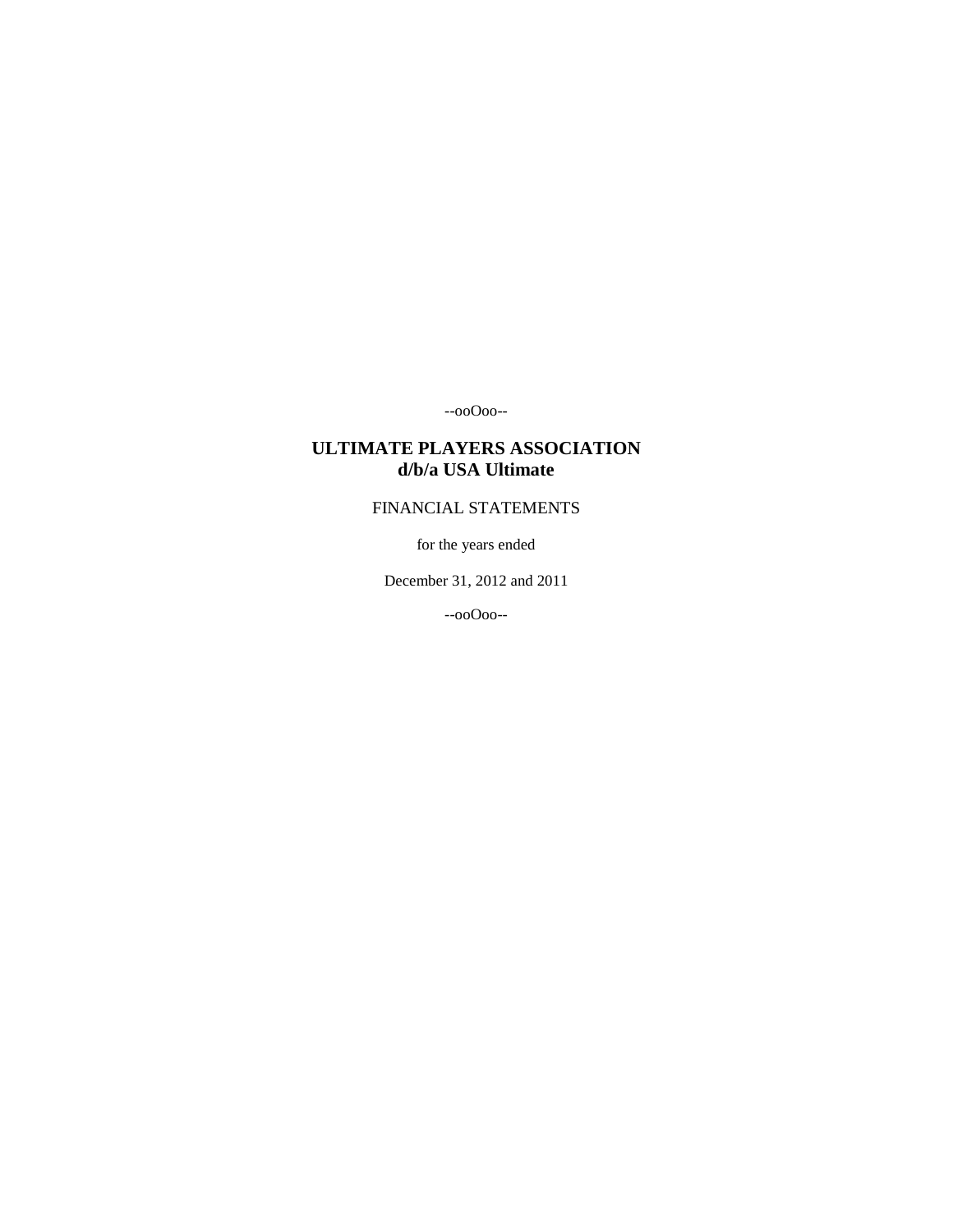# --ooOoo--

### TABLE OF CONTENTS

| Accountants Letter                     |  |
|----------------------------------------|--|
| <b>Statement of Financial Position</b> |  |
| <b>Statement of Financial Activity</b> |  |
| <b>Statement of Cash Flows</b>         |  |
| Notes to Financial Statements          |  |

--ooOoo--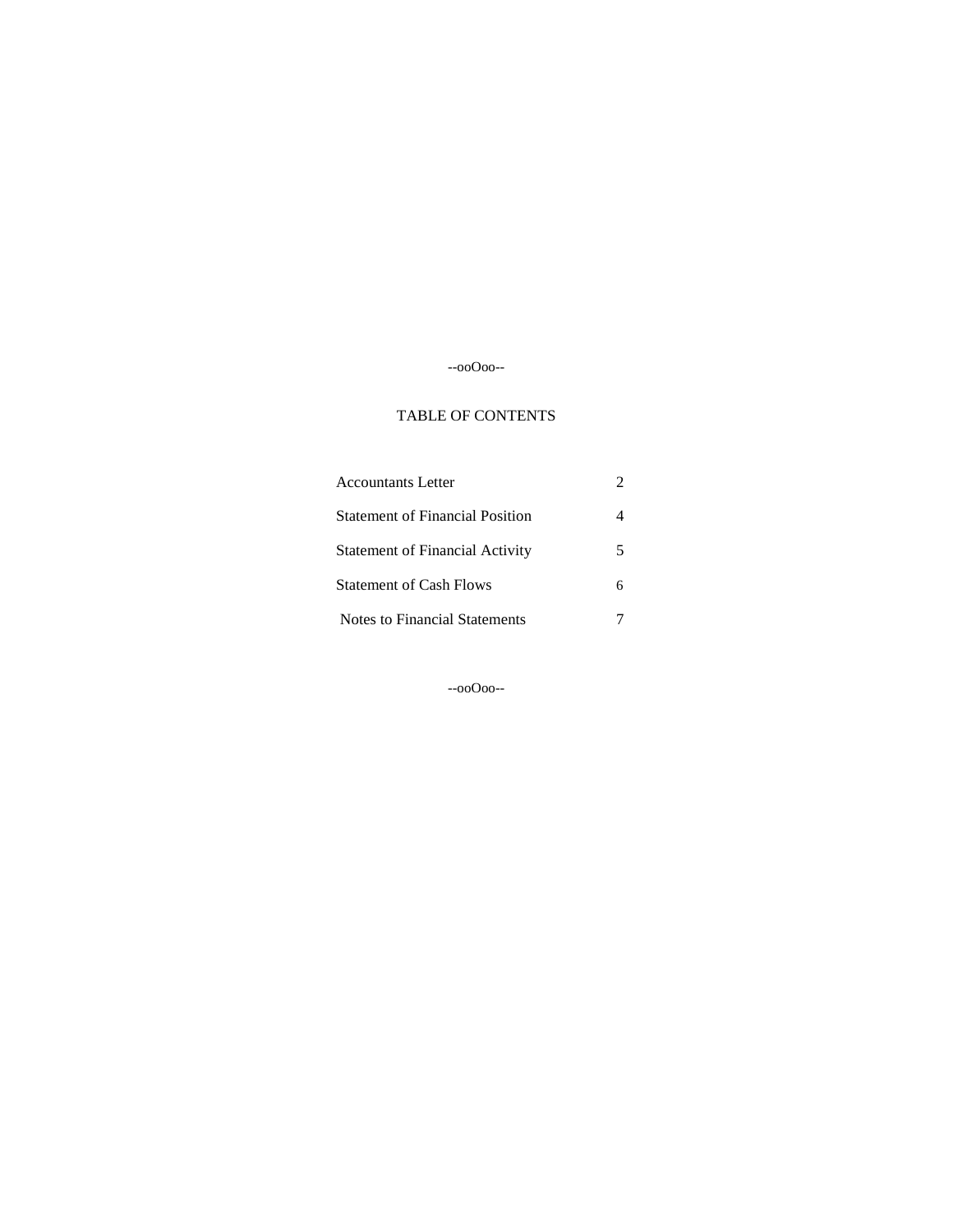# **Jon Blomberg**

*Certified Public Accountant*

Boulder, Colorado 80301 U S A

1630 30th Street #308 Telephone (303) 443-8490

Board of Directors Ultimate Players Association

I have audited the accompanying financial statements of Ultimate Players Association, which comprise the statement of financial position as of December 31, 2012and the related statements of activities, functional expenses, and cash flows for the year then ended, and the related notes to the financial statements.

## **Management's Responsibility for the Financial Statements**

Management is responsible for the preparation and fair presentation of these financial statements in accordance with accounting principles generally accepted in the United States of America; this includes the design, implementation, and maintenance of internal control relevant to the preparation and fair presentation of financial statements that are free from material misstatement, whether due to fraud or error.

## **Auditor's Responsibility**

My responsibility is to express an opinion on these financial statements based on my audit. I conducted my audit in accordance with auditing standards generally accepted in the United States of America. Those standards require that I plan and perform the audit to obtain reasonable assurance about whether the financial statements are free from material misstatement.

An audit involves performing procedures to obtain audit evidence about the amounts and disclosures in the financial statements. The procedures selected depend on the auditor's judgment, including the assessment of the risks of material misstatement of the financial statements, whether due to fraud or error. In making those risk assessments, the auditor considers internal control relevant to the entity's preparation and fair presentation of the financial statements in order to design audit procedures that are appropriate in the circumstances, but not for the purpose of expressing an opinion on the effectiveness of the entity's internal control. Accordingly, I express no such opinion. An audit also includes evaluating the appropriateness of accounting policies used and the reasonableness of significant accounting estimates made by management, as well as evaluating the overall presentation of the financial statements.

I believe that the audit evidence I have obtained is sufficient and appropriate to provide a basis for my audit opinion.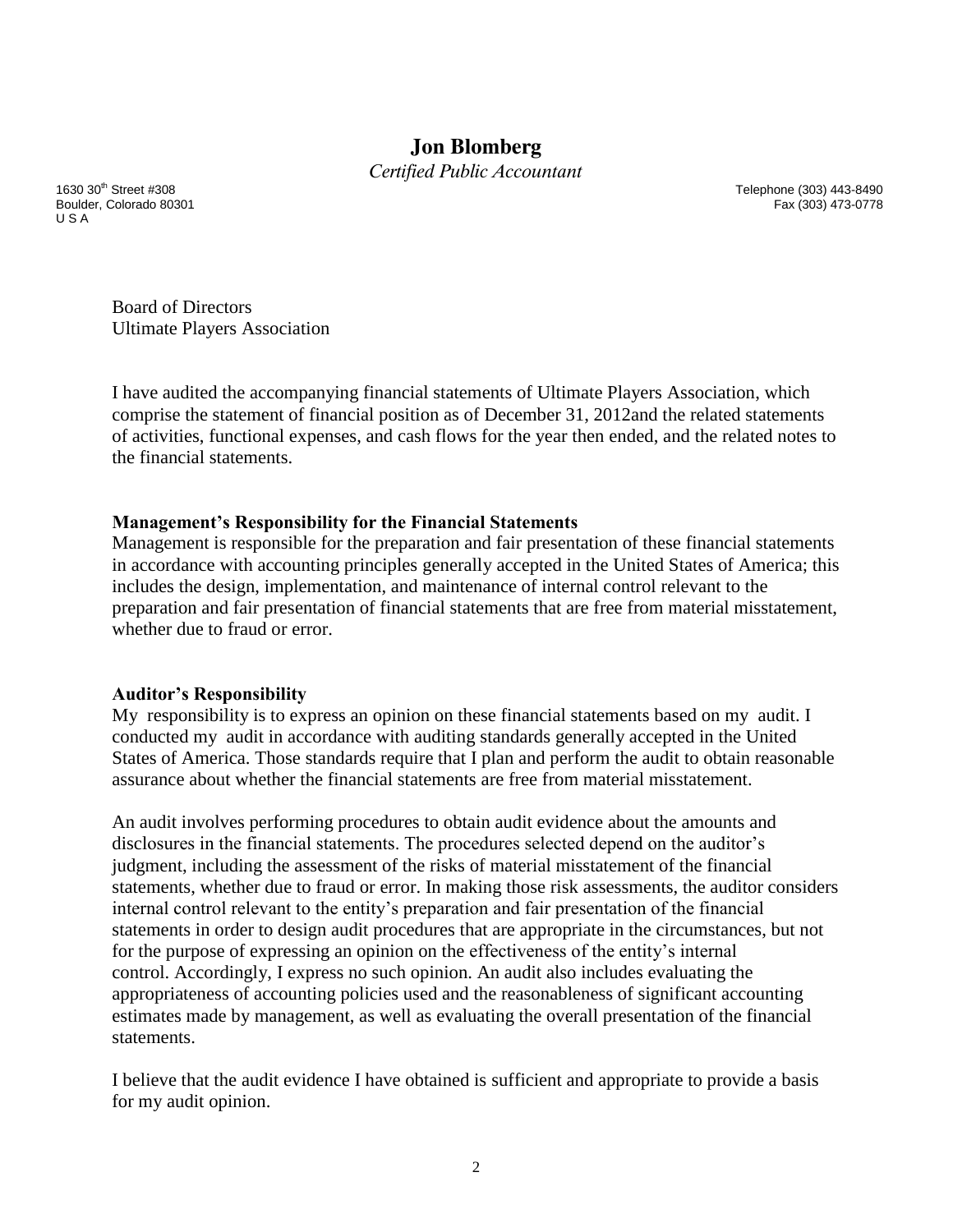## **Opinion**

In my opinion, the financial statements referred to above present fairly, in all material respects, the financial position of Ultimate Players Association as of December 31, 2012 and the results of their operations and their cash flows for the year then ended in accordance with accounting principles generally accepted in the United States of America.

The financial information shown for 2011 in the accompanying financial statement is included to provide a basis for comparison with 2012 and presents summarized totals only. Such information should be read in conjunction with Ultimate Players Association's financial statements for the year ended December 31, 2011, from which the summarized information was derived.

fon Blomberg

Jon Blomberg Certified Public Accountant July 1, 2013 Boulder, Colorado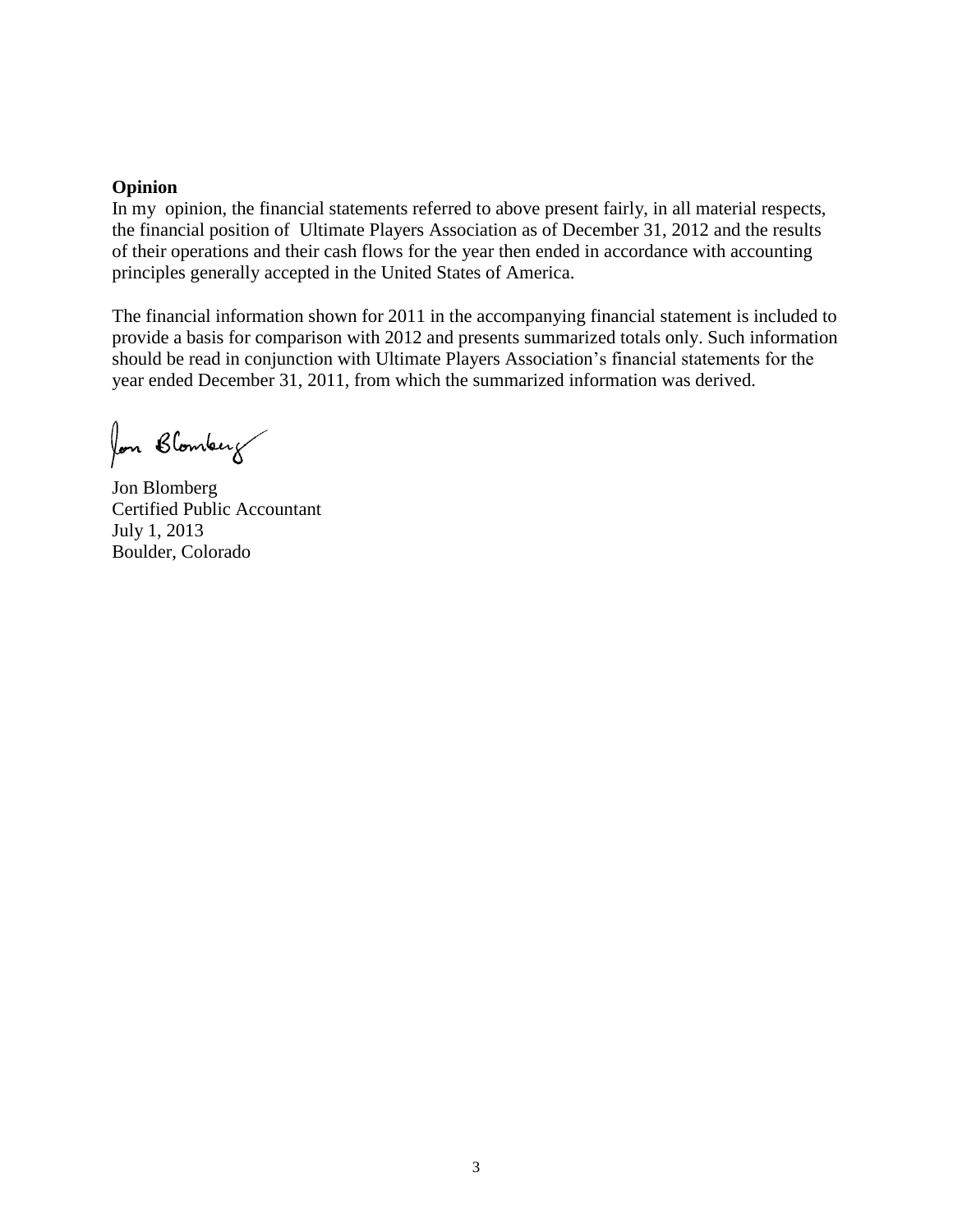# **ULTIMATE PLAYERS ASSOCIATION**

## **d/b/a USA Ultimate**

(A Colorado Nonprofit Corporation)

## **STATEMENT OF FINANCIAL POSITION**

| as of December 31                             | 2012         | 2011         |
|-----------------------------------------------|--------------|--------------|
| <b>ASSETS</b>                                 |              |              |
| <b>CURRENT ASSETS</b>                         |              |              |
| Cash and cash equivalents                     | \$1,026,156  | \$1,604,081  |
| Certificates of deposit                       | 733,653      |              |
| Accounts receivable net of allowance          |              |              |
| for doubtful accounts of \$1,000 and \$10,000 | 7,750        | 18,112       |
| Inventory                                     | 20,000       | 11,647       |
| Prepaid expenses                              | 42,213       | 10,983       |
| Total current assets                          | 1,829,772    | 1,644,823    |
| PROPERTY AND EQUIPMENT                        |              |              |
| Furniture, fixtures and equipment             | 248,384      | 142,213      |
| Less accumulated depreciation                 | (110, 339)   | (95, 012)    |
| Net property and equipment                    | 138,045      | 47,201       |
| <b>OTHER ASSETS</b>                           |              |              |
| Trademarks                                    | 1,300        | 1,300        |
| Security deposit                              | 2,200        | 2,200        |
| Total other assets                            | 3,500        | 3,500        |
| <b>TOTAL ASSETS</b>                           | \$1,971,317  | \$1,695,524  |
| <b>LIABILITIES AND NET ASSETS</b>             |              |              |
| <b>CURRENT LIABILITIES</b>                    |              |              |
| Accounts payable                              | \$<br>54,957 | 31,389<br>\$ |
| <b>Accrued</b> liabilities                    | 83,288       | 66,340       |
| Deferred revenue                              | 497,481      | 426,947      |
| Total current liabilities                     | 635,726      | 524,676      |
| <b>NET ASSETS</b>                             |              |              |
| Unrestricted net assets                       | 1,335,591    | 1,170,848    |
| Total net assets                              | 1,335,591    | 1,170,848    |
| TOTAL LIABILITIES AND NET ASSETS              | \$1,971,317  | \$1,695,524  |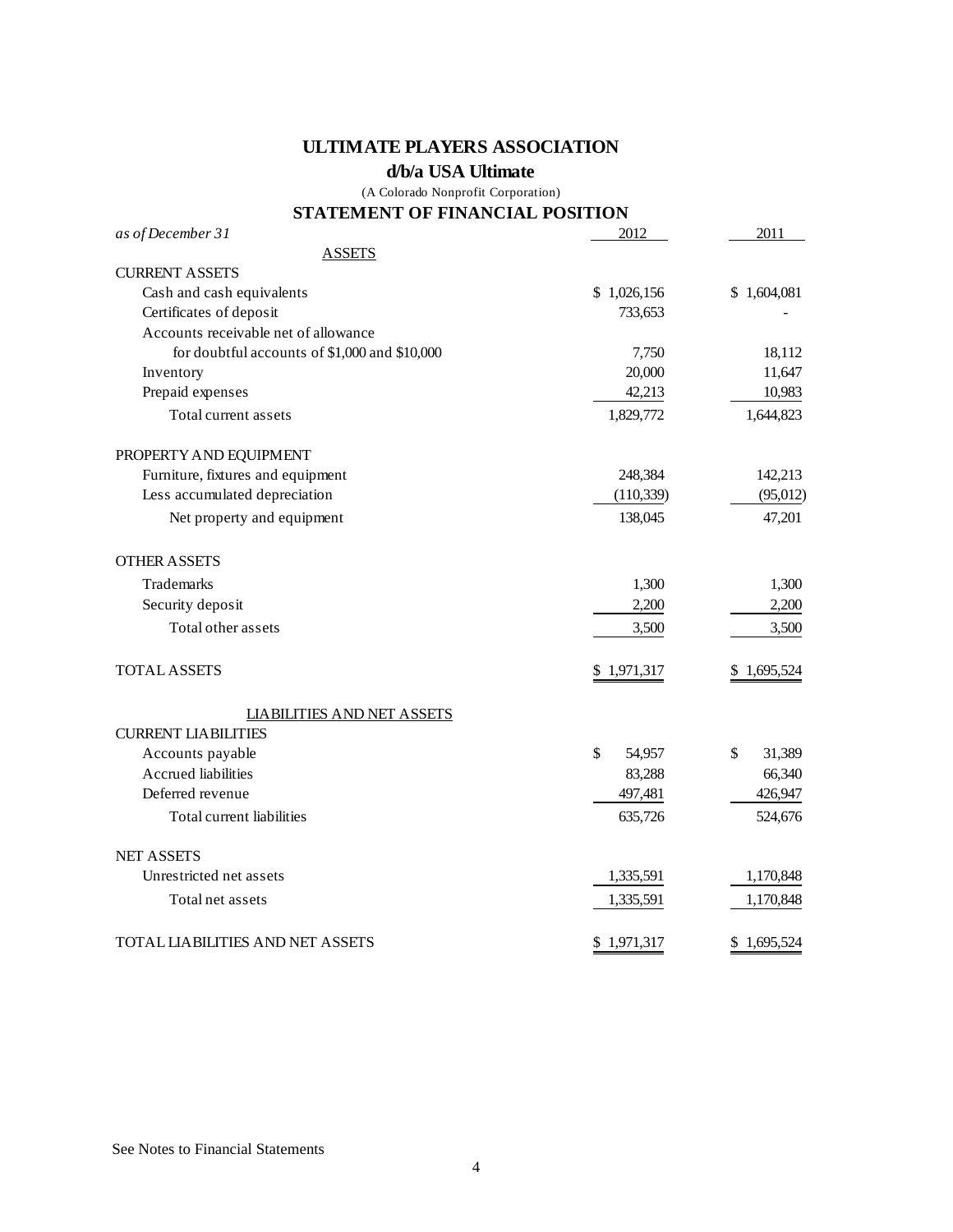# **ULTIMATE PLAYERS ASSOCIATION**

## **d/b/a USA Ultimate**

(A Colorado Nonprofit Corporation)

# **STATEMENT OF FINANCIAL ACTIVITY and CHANGES IN NET ASSETS**

| for the years ended December 31 | 2012         | 2011         |
|---------------------------------|--------------|--------------|
|                                 | Unrestricted | Unrestricted |
| SUPPORT AND REVENUE             |              |              |
| Membership dues                 | \$1,519,692  | \$1,465,347  |
| Championship events             | 434,597      | 347,650      |
| Corporate sponsorship           | 265,735      | 353,844      |
| Merchandise sales               | 51,378       | 39,722       |
| Cost of sales                   | (33, 371)    | (36,520)     |
| Sport Development               | 92,577       | 95,715       |
| National Teams                  | 117,806      | 200          |
| Youth and Coaching Development  | 34,971       | 25,630       |
| Advertising                     | 9,028        | 10,775       |
| Donations                       | 26,200       | 13,235       |
| Other                           | 10,712       | 4,036        |
| Sanctioning                     | 14,150       | 11,600       |
| Interest and dividends          | 7,745        | 6,993        |
| TOTAL SUPPORT AND REVENUE       | 2,551,220    | 2,338,227    |
| <b>EXPENSES</b>                 |              |              |
| Program services                |              |              |
| Championship series             | 875,502      | 772,069      |
| Communication and publications  | 430,780      | 398,636      |
| National teams                  | 202,153      | 14,431       |
| Member services                 | 141,448      | 164,607      |
| Youth development               | 82,333       | 65,540       |
| Coaching development            | 73,643       | 81,388       |
| Observer development            | 37,563       | 32,711       |
| Marketing                       | 149,771      | 181,663      |
| Sport Development and Outreach  | 144,061      | 162,381      |
| International                   | 29,367       | 30,732       |
| Information technology          | 37,033       |              |
| <b>SOTG</b> Rules               | 8,434        | 14,093       |
| Total program expenses          | 2,212,088    | 1,918,251    |
| Supporting services             |              |              |
| Headquarters                    | 73,632       | 31,314       |
| Board of directors              | 96,904       | 110,388      |
| Fundraising                     | 3,853        |              |
| Total supporting services       | 174,389      | 141,702      |
| <b>Total Expenses</b>           | 2,386,477    | 2,059,953    |
| <b>CHANGE IN NET ASSETS</b>     | 164,743      | 278,274      |
| Net assets, beginning of year   | 1,170,848    | 892,574      |
| Net assets, end of year         | \$1,335,591  | \$1,170,848  |

See Notes to Financial Statements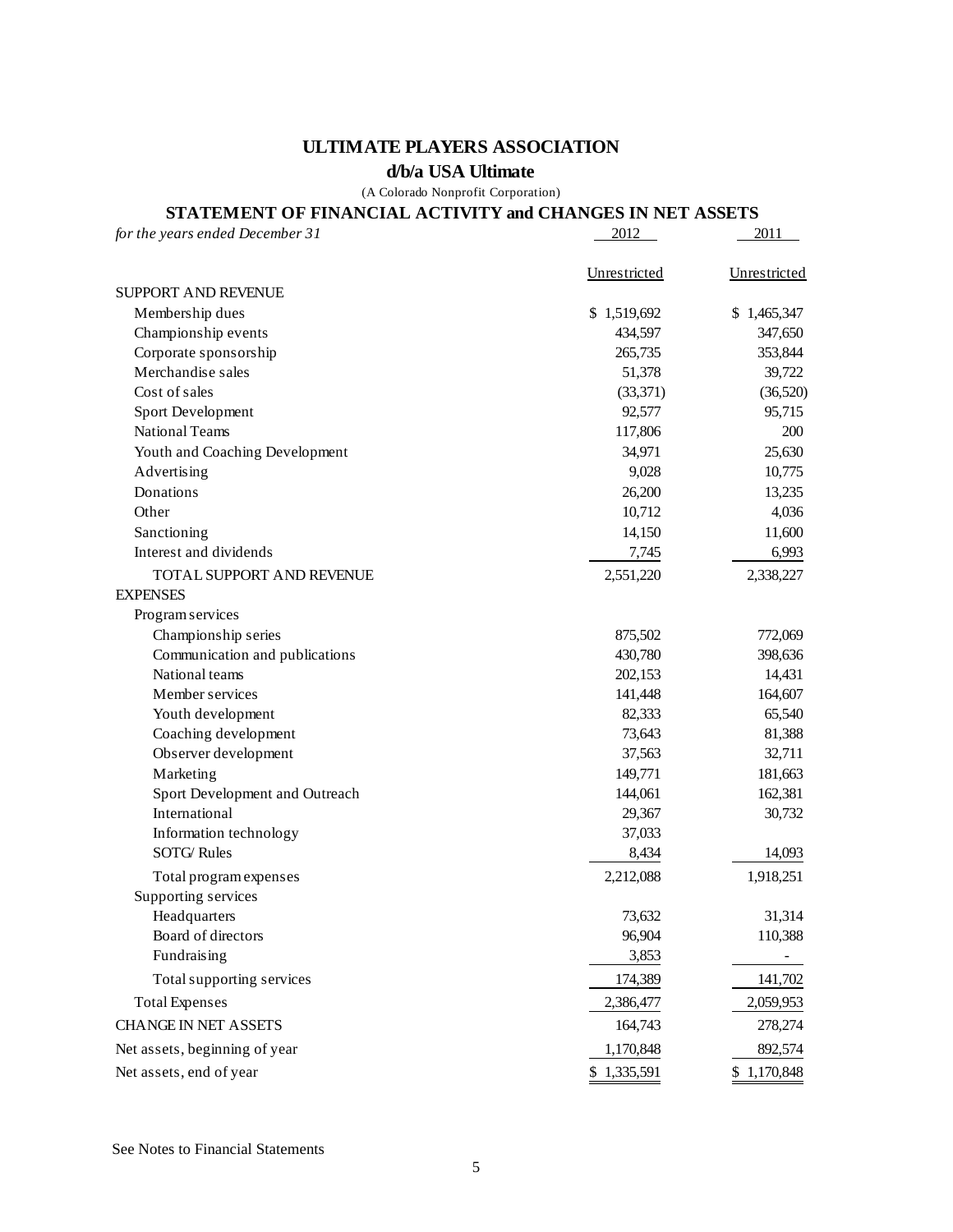# **ULTIMATE PLAYERS ASSOCIATION**

# **d/b/a USA Ultimate**

(A Colorado Nonprofit Corporation)

## **STATEMENT OF CASH FLOWS**

| for the years ended December 31                        | 2012          | 2011          |
|--------------------------------------------------------|---------------|---------------|
| Cash flows from operating activities:                  |               |               |
| Change in net assets                                   | \$<br>164,743 | 278,274<br>\$ |
| Adjustments to reconcile changes in net assets to cash |               |               |
| provided by operating activities:                      |               |               |
| Depreciation                                           | 26,102        | 21,049        |
| Increase (decrease) in allowance for doubtful accounts | (9,000)       |               |
| Decreases (increases) in operating assets:             |               |               |
| Accounts receivable                                    | 19,362        | 43,528        |
| Inventory                                              | (8,353)       |               |
| Prepaid expenses                                       | (31,230)      | (318)         |
| Increase (decrease) in operating liabilities:          |               |               |
| Accounts payable                                       | 23,568        | 5,090         |
| Accrued liabilities                                    | 16,948        | 51,003        |
| Deferred revenue                                       | 70,534        | 86,737        |
| Net cash flows from operating activities               | 272,674       | 485,363       |
| Cash flows from investing activities:                  |               |               |
|                                                        | (733, 653)    |               |
| Purchase of property and equipment                     | (116,946)     | (5, 457)      |
| Net cash flows from investing activities               | (850, 599)    | (5, 457)      |
| NET INCREASE (DECREASE) IN CASH                        | (577, 925)    | 479,906       |
| Cash at beginning of period                            | 1,604,081     | 1,124,175     |
| Cash at December 31                                    | \$1,026,156   | \$1,604,081   |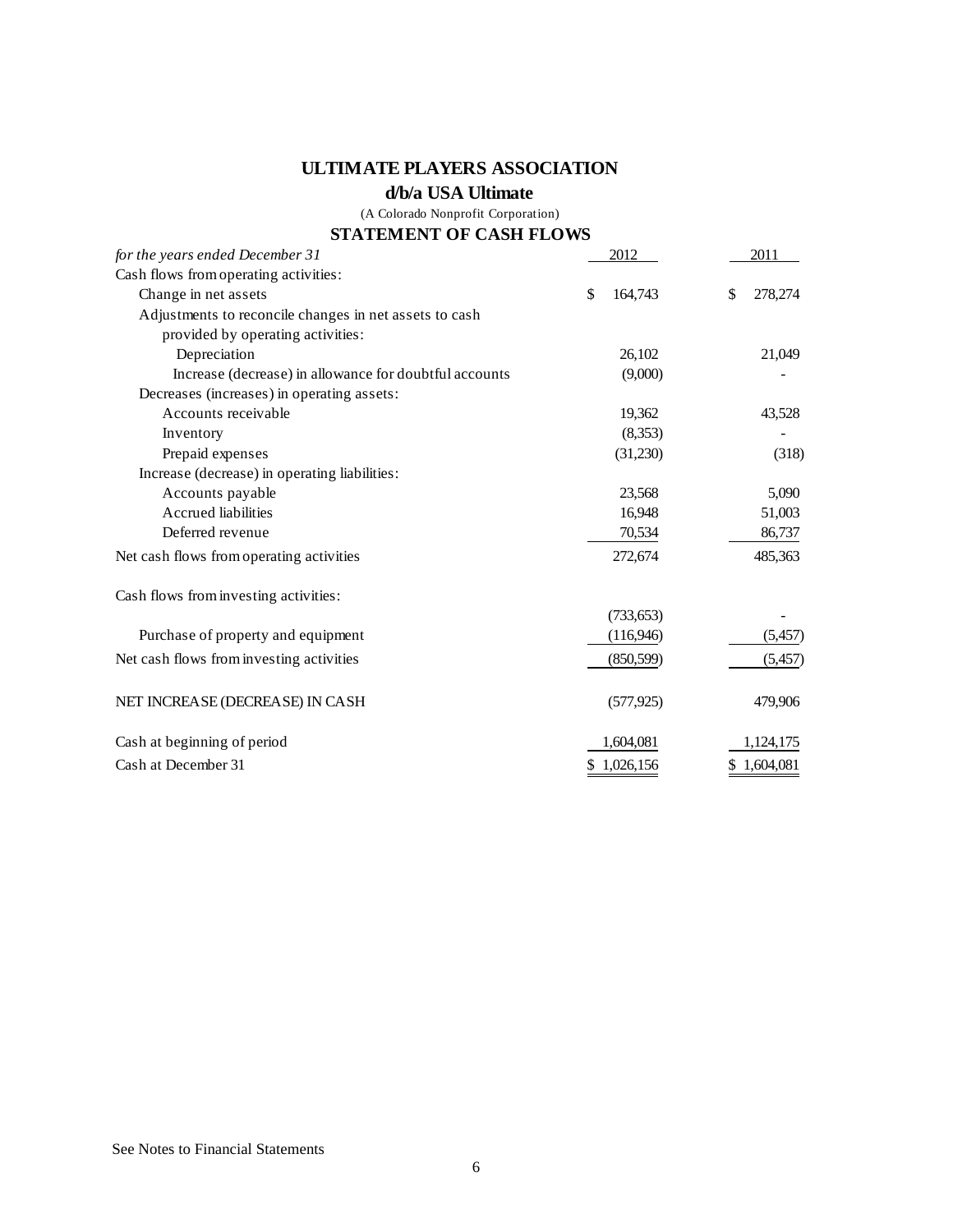# **ULTIMATE PLAYERS ASSOCIATION d/b/a USA Ultimate** NOTES TO FINANCIAL STATEMENTS

## Note 1 - SUMMARY OF SIGNIFICANT ACCOUNTING POLICIES

The financial statements of the Ultimate Players Association (Association) have been prepared on the accrual basis. The preparation of financial statements requires the organization's management to make estimates and assumptions that affect the reported amounts of assets and liabilities and at the date of the financial statements and the reported amounts of revenues and expenses during the reporting period. Actual results could differ from those estimates. The significant accounting policies followed are described below.

### Organization

Ultimate Players Association serves as the governing body of the sport of Ultimate in the United States of America, making it responsible for the promotion and support of the sport, preserving the integrity of the sport and serving the needs of the players. During 2010 the Association trade marked the name USA Ultimate.

### Basis of Presentation

The financial statement presentation follows the professional standards that require the Association to report information regarding its financial position and activities according to three classes of net assets: unrestricted net assets, temporarily restricted net assets, and permanently restricted net assets.

### Promises to Give

Contributions are recognized when the donor makes a promise to give to the Association that is, in substance, unconditional. Contributions that are restricted by the donor are reported as increases in unrestricted net assets if the restrictions expire in the fiscal year in which the contributions are recognized. All other donor-restricted contributions are reported as increases in temporarily or permanently restricted net assets depending on the nature of the restrictions. When a restriction expires, temporarily restricted net assets are reclassified to unrestricted net assets.

### Contributions

The Association has adopted professional standards that require contributions received to be recorded as unrestricted, temporarily restricted, or permanently restricted support depending on the existence and/or nature of any donor restrictions. The Association has not received any contributions with donor-imposed restrictions that would result permanently restricted net assets.

### Cash and Cash Equivalents

The Association considers all unrestricted highly liquid investments with an initial maturity of three months or less to be cash equivalents. Cash and cash equivalents consist of the Association's checking and money market accounts. The Association maintains its cash and cash equivalents at a commercial banks and at an online payment service. In the event of a bank failure the Association might only be able to recover the amounts insured.

### Inventory

Inventory consists of discs, videos, publications, clothing and other merchandise and it is valued at the lower of cost or market.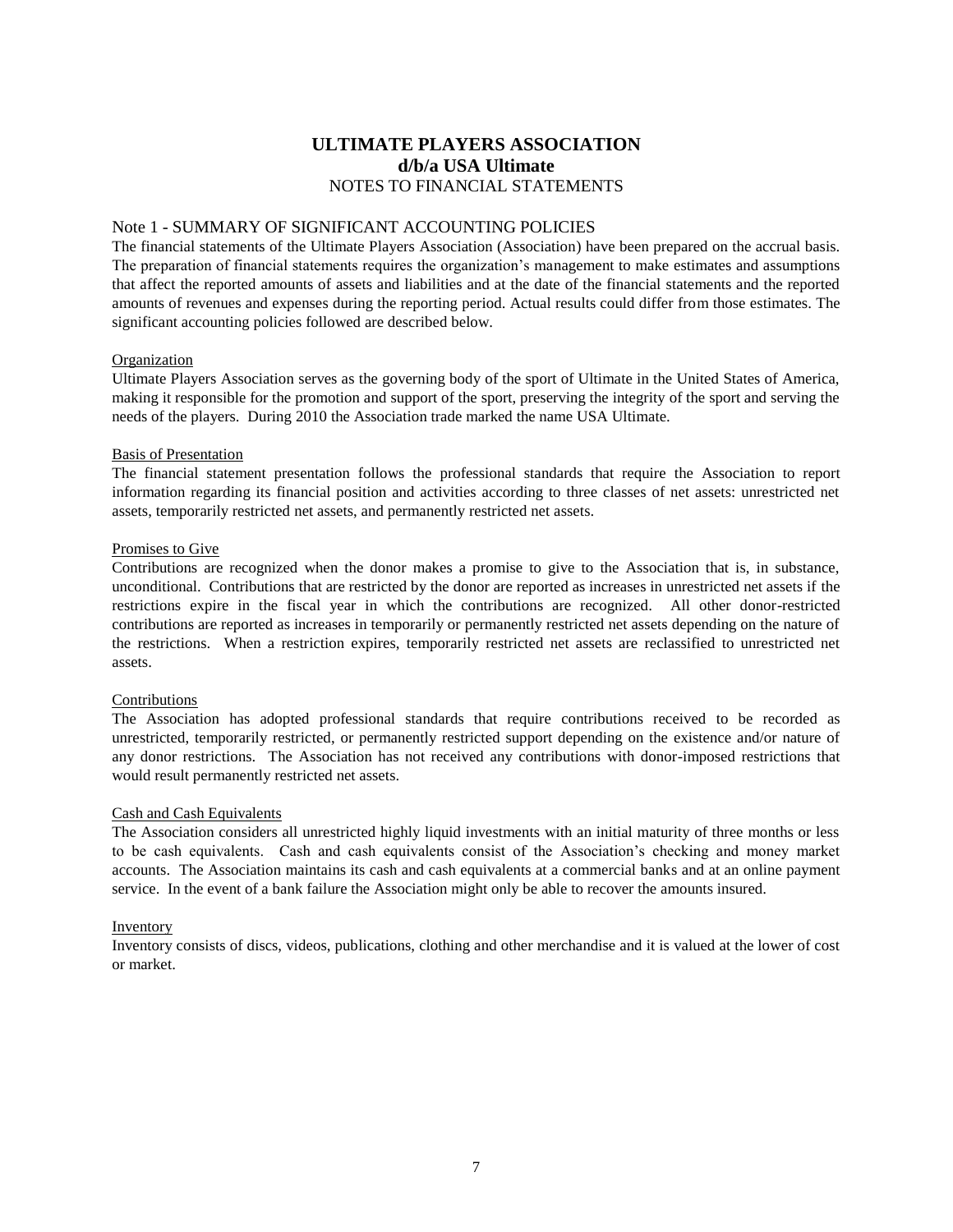# **ULTIMATE PLAYERS ASSOCIATION d/b/a USA Ultimate NOTES TO FINANCIAL STATEMENTS**

### Note 1 - SUMMARY OF SIGNIFICANT ACCOUNTING POLICIES (continued)

#### Functional Expenses

The Association allocates its expenses on a functional basis among its various programs and support services. Expenses that can be identified with a specific program and support services are allocated directly according to their natural expenditure classification. Other expenses that are common to several programs or support services are allocated based on various statistical relationships.

### Credit Risk

Assets that potentially subject the Association to concentrations of credit risk consist principally of cash and cash equivalents. The association has bank accounts at several financial and at an online payment processing service. Some of these balances are insured by the Federal Deposit Insurance Corporation.

#### Land, Buildings and Equipment

The Association capitalizes all expenditures for land, building, equipment and furniture in excess of \$200. Fixed assets are recorded at cost or, in the case of donated property, at their estimated fair value at date of receipt. Depreciation is calculated by the straight-line method over the estimated useful lives of the assets, which range from five to seven years. Costs of repairs and maintenance are charged to operating expense as they are incurred.

#### Donated Services

No amounts have been reflected in the financial statements for donated services. The Association pays for most services requiring specific expertise. However, many individuals volunteer their time and perform a variety of tasks that assist the Association with specific programs, and various committee assignments. The value of these services has not been recognized in these financial statements because the criteria for recognition under SFAS Number 116 have not been satisfied.

### Advertising

The Association follows a policy of charging the costs of advertising to expense as incurred.

### Comparative Financial Information

The financial information shown for 2011 in the accompanying financial statement is included to provide a basis for comparison with 2012 and presents summarized totals only. Such information should be read in conjunction with Association's financial statements for the year ended December 31, 2011, from which the summarized information was derived.

#### Reclassifications

Certain amounts in the prior-year financial statements have been reclassified for comparative purposes to conform to the presentation in the current year financial statements.

### Note 2 - INCOME TAXES

The Association is exempt from Federal Income Taxes under Section  $501(c)$  (3) of the United States Internal Revenue Code. Association is also exempt from State of Colorado Income Taxes. The Association has also been classified as an entity that is not a private foundation.